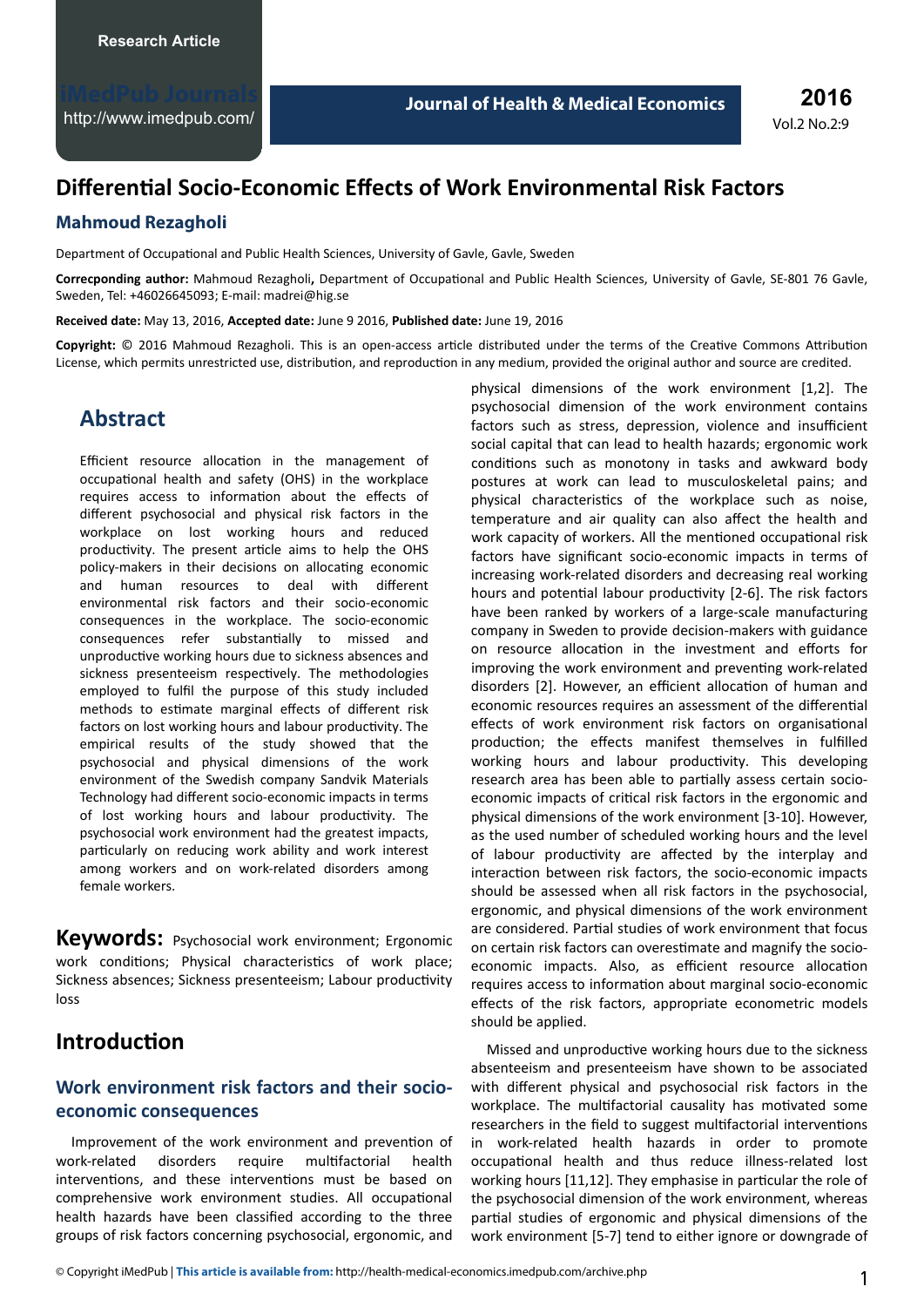the effects of psychosocial risk factors on developing disorders, increasing sickness absences, and decreasing labour productivity. The economic costs of work-related disorders to society in terms of labour productivity loss are not only created through physician-certified illnesses such as musculoskeletal disorders [3], asthma [13], and allergic rhinitis [14], but also by mental health problems [15]. Furthermore, the behavioural and psychosocial environment of the workplace has been shown to have a greater effect on labour productivity and fulfilled working hours than the ergonomic work conditions and physical environment of the workplace [12].

### **Findings in related works**

Studies investigating the psychosocial dimension of the work environment have come up with the following interesting results: lower job control, decreased social support, and increased job demands in the workplace all caused a higher risk of missing working hours due to sickness absences than the physical risk factors, and the mentioned psychosocial risk factors caused an even higher risk to illness when they were all combined [16]; improvement of the psychosocial work environment would reduce sickness absenteeism and presenteeism and thus labour productivity loss in the future [17]; among female workers, even physician-certified illnesses behind lost working hours are more due to psychosocial factors than mechanical exposure [18]; and as an example, the association between psychosocial factors and shoulder and neck pain is shown to be more significant among female workers than male workers [19]. Regarding gender difference in the influence of work-related exposures, relevant studies show that it is also apparent within the same psychosocial work environment. While job control and influence were the major contributors to working hours lost by male workers, high job demands was the largest one among female workers [20].

All relevant studies included certain risk factors, and not all the crucial risk factors in the psychosocial and physical work environment.

### **Sickness absenteeism and sickness presenteeism**

The working hours lost due to sickness absences and/or impaired attending workers are the main source of the costs of work environment deficiencies to society [2]. The lost working hours are really a potential income source the societies give up due to sickness absenteeism and presenteeism; an indirect economic cost that is estimated to be almost 30 times higher than the related medical care expenditures [2]. Unproductive working hours due to sickness presenteeism, as well as missed working hours due to sickness absenteeism, are respectively the medium- and long-term effects of deficiencies in the work environment, where the current sickness presenteeism can lead to future sickness absenteeism [21,22].

Moreover, relevant studies have found that the lost potential income is mostly due to reduced work performance and work quality rather than sickness absences [2,23-25],

which does mean that present but impaired workers are the largest source of potential income loss. Enterprises typically invest in their employees' professional knowledge and experience in order to improve the quantity and quality of their products supplied to the market. However, the quantity and quality of the firms' outputs are affected not only by the factor of competence of workers, but also by physical and psychosocial health factors among them [26]. Additionally, unlike sickness absences, sickness presenteeism can lead to the production of goods and services of low quality, which can mean future income loss for affected companies through decreasing competitiveness and losing their position in the market.

Presenteeism's large share in total labour productivity loss is dependent on various factors both in the society and in the work environment. The model of "illness flexibility" introduced by Johansson emphasises the determinant factors as workers' ability and motivation to work which is responsible for the large cost share of presenteeism; determinants that, in turn, are influenced by environmental factors such as ergonomic conditions, stressors, and supportive and congenial working atmosphere [27]. However, in addition to work environmental factors such as job demands, teamwork, and ease of replacement, economic factors such as high earnings and low sickness benefit (allowance) can also be reasons why sickness presenteeism accounts for a larger proportion of productivity loss than sickness absenteeism [28]. Thus, in an individual economic decision for either absenteeism or presenteeism, the ill worker using a cost-utility approach compares the possible costs of absenteeism with the utility expected from it [29].

#### **Objective**

The objective of this paper is to investigate the differential effects of psychosocial and physical risk factors in the workplace on the working hours and productivity lost by male and female workers in the Swedish company Sandvik Materials Technology (SMT). The socio-economic impacts of the occupational risk factors will then be compared to the corresponding socio-economic impacts regarding non-workrelated factors.

## **Methodology**

#### **Data**

Data were collected through a work environment study in the large-scale Swedish company Sandvik Materials Technology in May 2015. The study is conducted in the company's main plant in Sandviken. The management, safety unit, health service, and workers of the company were the sources to all data required for this study, while the responses from each party were anonymous to each other and used to the research only. Data on the number of ill workers and missed working hours due to sick leaves were collected by using the database of the company's health service and also a questionnaire in the basis of Harvard questionnaire distributed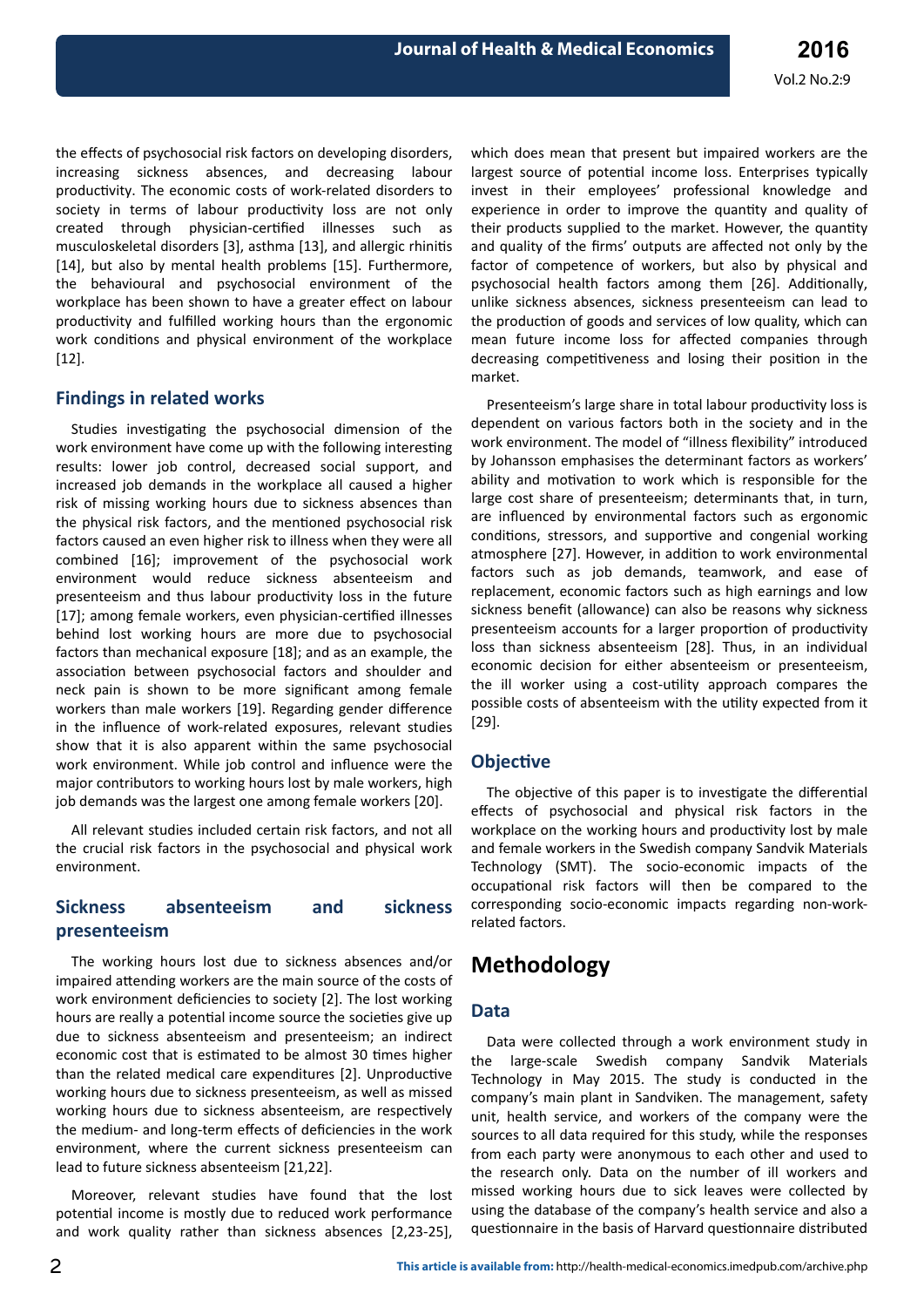by the safety unit among the volunteers; data on the unproductive working hours of workers while attending the workplace could only be collected through the questionnaire, where workers' own judgements were mitigated by the employer's job demands.

A number of 42 male workers and 7 female workers participated in the study, while they mostly worked in the production of different stainless bar and hollow bar for machining as well stainless steel. The workers were 47 years old with almost 14 years' experience in their job on average. They answered the questions in their workplace while the supervisor was in attendance. The workers were asked to assess different risk factors in the psychosocial and physical work environment, their missed and unproductive working time, and whether the risk factors affected their sickness absenteeism and presenteeism.

The risk factors in the psychosocial dimension of the work environment were classified in the following four groups:

- Stress-producing factors at the workplace such as conflicts, instability, job insecurity, high requirements, and unclear expectations.
- Depression-producing factors at the company such as low salary, low status, and limited control.
- Insufficient social capital at the company that encompasses factors such as non-acceptance (alienation), not being valued (ingratitude), and discrimination.
- Perceived violent behaviour in terms of insults, harassment, and bullying.

The physical dimension of the work environment was divided into the following two groups:

- Ergonomic work conditions the risk factors caused by the static and dynamic muscle work such as lifting and handling heavy objects, repetitiveness, and body postures at work.
- Physical characteristics of the workplace including environmental factors such as air quality, temperature, noise, lighting, and vibration.

#### **Quantitative concepts**

Two basic concepts were initially estimated for each worker at SMT participating in the study. The first was lost working hours (LWH) during 12 months between 2014 and 2015, which consisted of missed and unproductive working hours due to sickness absenteeism and presenteeism respectively. The other was labour productivity loss (LPL) as the most important potential income source giving up due to the existence of physical and mental health problems in the workplace (i.e., an indirect economic cost of work-related disorders). LPL was estimated by using the amount of illness-related LWH and the marginal revenue product of labour per hour (MRPL/h). MRPL/h indicates the worker's potential contribution to the company's hourly output in terms of money. The measure is affected by technology and work interdependence in the organisational production, and substantially reflected in the national rate of wage per hour  $-$  determined in the labour market as a function of education and experience, and also affected by socio-economic factors such as unemployment and monopsony power. Thus, labour productivity loss was assessed for each of the workers according to the approach of human capital adjusted for labour market failure (imperfections) and team production (HCA-AMFTP). This approach has been recently employed by Rezagholi et al. [2] for assessing the benefits of improving the work environment at SMT, and by Rezagholi in assessing the value of information that would be produced during a proposed work environmental study in the company [1].

#### **Analytical tools**

Econometric models and theories were employed to estimate the socio-economic impacts of the three groups of work environmental risk factors in terms of working hours and labour productivity as the main potential income source forgone due to the existence of health disorders at SMT from May 2014 to April 2015.

The productivity loss as an indirect economic cost to the company was predicted by the following regression equation:

$$
LPL = \alpha_0 + \beta \cdot LWH \qquad (1)
$$

Where, the regression coefficients  $\alpha$ o and  $\beta$  can be interpreted as follows:  $\alpha$ o is the constant level of productivity loss independent of health problems at SMT. The constant level is probably determined by education and experience;  $β$  is the marginal cost of each working hour in terms of labour productivity lost by workers with health problems. Hence, the marginal cost  $\beta$  is obtained by differentiating the function with respect to LWH as follows:

∂LPL/∂LWH = β

Deficiencies in the three dimensions of the work environment have been shown in the workers' points of discontent, which indicate the perceived exposure to risk factors. The marginal effects of the deficiencies in the three dimensions of work environment on their lost working hours and labour productivity were estimated by the following multiple regression equations:

$$
LWH = \alpha + \beta_1 \cdot S + \beta_2 \cdot E + \beta_3 \cdot F ;
$$
  
\n
$$
LPL = \mu + \gamma_1 \cdot S + \gamma_2 \cdot E + \gamma_3 \cdot F ;
$$
 (2)

where S, E, and F indicate deficiencies in the psychosocial work environment, ergonomic work conditions, and physical characteristics of the workplace, respectively; the intercept  $\alpha$ shows the autonomous working hours lost due to the workrelated risk factors not considered in this study such as accidents and also the non-work-related factors such as civil status, individual characteristics, family problems, and abuse of alcohol, drugs, and tobacco; the intercept  $\mu$  shows the autonomous (indirect) cost of the non-considered risk factors in terms of labour productivity loss; the slopes  $\beta_1$ ,  $\beta_2$ , and  $\beta_3$ show the marginal overall effects of the failures in the three dimensions of the work environment on the lost working hours (i.e., the effect of additional units of the respective failures in the psychosocial, ergonomic, and physical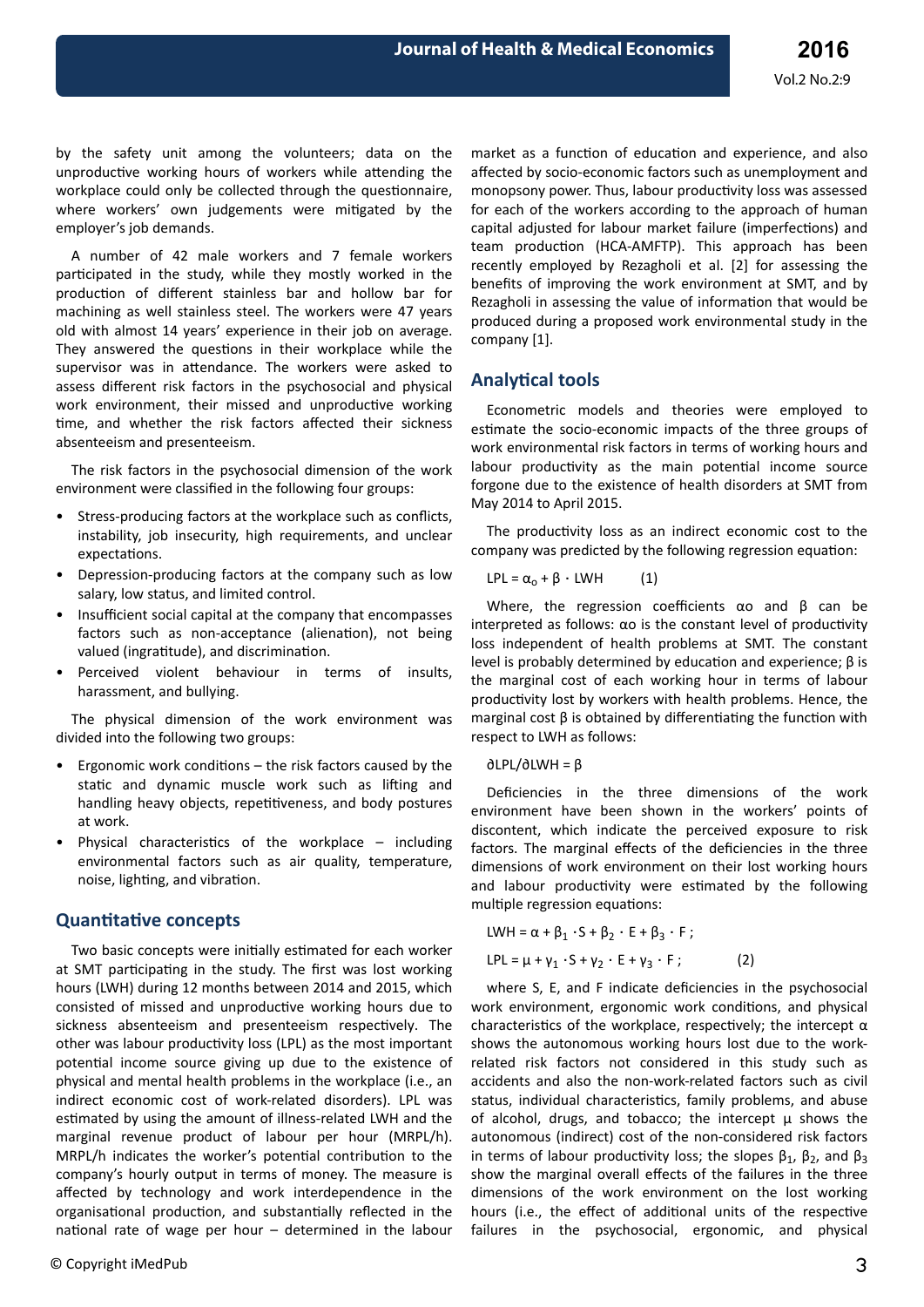dimensions of the work environment on the lost working hours); and the slopes  $\gamma_1$ ,  $\gamma_2$ , and  $\gamma_3$  show the marginal economic costs of respective failures in the three dimensions of the work environment in terms of labour productivity loss (i.e., the potential income giving up due to additional units of the respective environmental exposures perceived by workers).

The seven tables below contain the differential effects of psychosocial and all physical risk factors in the workplace and also non-work-related risk factors on the working hours and

**Results**

productivity lost by male and female workers at SMT. All economic costs (i.e., labour productivity losses) are in SEK, rounded to integers. On 13 April 2016, exchange rates from EUR and USD to SEK were 9.24 and 8.08, respectively.

Table 1 shows that over 78% of the total lost working hours in SMT from May 2014 to April 2015 came from unproductive working hours, when exposed workers attended the workplace with reduced work ability and work interest.

Table 2 shows the share of losses that according to workers' judgements were caused by risk factors in the psychosocial, ergonomic, and physical dimensions of the work environment, and by risk factors outside of the workplace.

Table 1: Estimated average and total values of lost working hours and their economic costs in terms of labour productivity loss (LPL) in SMT from May 2014 to April 2015. LPL is measured in SEK.

| SMT; 2014 - 2015                                                | Average per worker | <b>Totally for SMT</b> |
|-----------------------------------------------------------------|--------------------|------------------------|
| Missed working hours due to sickness absenteeism                | 101.84             | 356.457                |
| Unproductive working hours<br>due to sickness presenteeism      | 363.53             | 1,272,354              |
| Lost working hours due to sickness absenteeism and presenteeism | 465.37             | 1,628,811              |
| Labour productivity loss at the workplace due to sickness       | 286.514            | 1,002,797,786          |

**Table 2:** Estimated average and total values of lost working hours and their economic costs in terms of labour productivity loss (LPL) due to non-work-related disorders and also disorders related to psychosocial (S), ergonomic (E), and physical (F) risk factors in the workplace of SMT from May 2014 to April 2015. The values of LPL are in SEK.

| SMT;<br>$2014 - 2015$                  | <b>S-related disorders</b> | E-related<br>disorders | <b>F-related</b><br>disorders | All<br>work-related<br>disorders | Non-work-related<br>disorders |
|----------------------------------------|----------------------------|------------------------|-------------------------------|----------------------------------|-------------------------------|
| Average lost working hours             | 55.93                      | 22.78                  | 40.49                         | 131.74                           | 333.63                        |
| labour productivity<br>Average<br>loss | 36,535                     | 13,888                 | 18,476                        | 109,658                          | 176,855                       |
| Total lost working<br>hours            | 195,738                    | 79.714                 | 141.730                       | 461,103                          | 1,167,708                     |
| Total labour productivity loss         | 127,873,900                | 48,609,050             | 64,666,035                    | 383,804,638                      | 618,993,148                   |

In addition, 41%, 45%, and 63% of the workers had been exposed to the psychosocial, ergonomic, and physical risk factors, respectively, during the year-long period of study. While 2%, 6%, and 22% of the workers were unilaterally exposed to the psychosocial, ergonomic, and physical risk factors in the workplace, respectively, 16% of the workers were exposed to all the work environmental risk factors during this period. However, psychosocial deficiencies in the work environment have larger consequences; their effects on the workers' missed and unproductive working hours are the greatest. Besides, the workers who were unilaterally exposed to the psychosocial risk factors had absolutely no sickness absenteeism during the last 12 months without only unproductive working hours at the workplace; the risk factors initially decreased cognitive working ability and motivation to work before they developed disorders among workers. Indeed, more workers are affected by the physical environmental risk

factors in the workplace. However, the impacts (socioeconomic consequences) are not of the same magnitude.

The psychosocial work environment had significant effects on lost working hours and their economic costs, affecting workers gradually by: 1) stress-producing factors consisting of unclear expectations, high requirements, instability, and conflicts; 2) depression-producing factors that consist of low salary, low status, and limited control; 3) insufficient social capital in the workplace referring to organisational relations that are affected by alienation, discrimination, nonacceptance, and not being valued.

Perceived violent behaviour was not identified at SMT during the study period.

The ergonomic work conditions had significant effects on lost working hours and their indirect economic costs; these conditions stemmed from awkward body postures while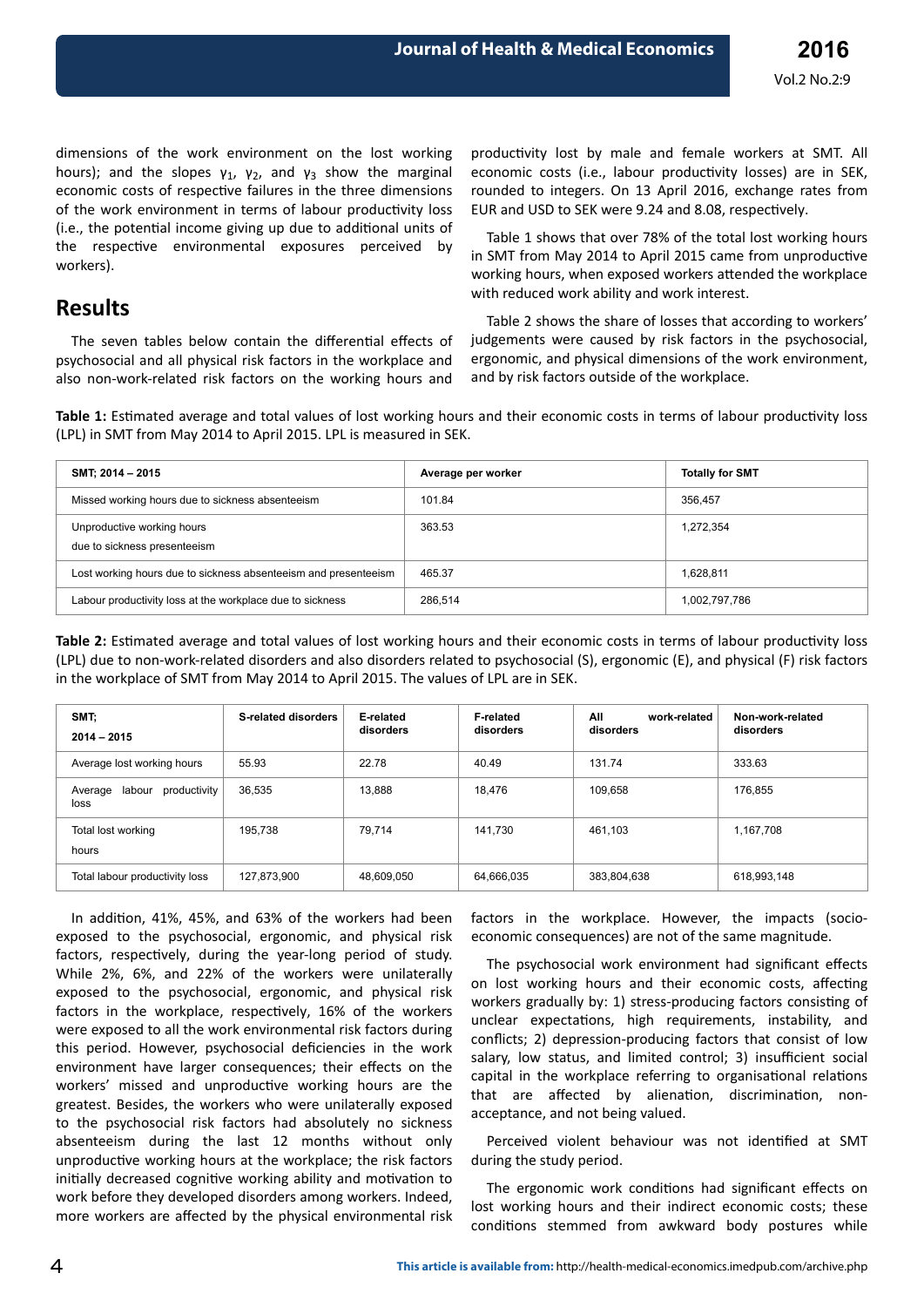working and handling heavy objects. Repetitiveness of tasks had a weak effect on the workers' health.

The physical environment at SMT had significant effects on lost working hours and their economic costs; the effects were gradual and caused by noise, poor air quality, and unsuitable temperature. Vibration and improper lighting had weak effects on the workers' health.

Tables 3 and 4 show gender differences in illness-related lost working hours and labour productivity, and also in the influence of the three groups of work environmental risk factors.

Table 3: Estimated average values of illness-related lost working hours and their economic costs in terms of labour productivity loss (LPL) concerning male and female workers at SMT from May 2014 to April 2015. LPL is measured in SEK.

| Gender differences in<br>SMT: 2014 - 2015 | Average lost working hours<br>due to the disorders | Average labour productivity loss due to the<br>disorders |
|-------------------------------------------|----------------------------------------------------|----------------------------------------------------------|
| Male workers                              | 441.90                                             | 263.840                                                  |
| Female workers                            | 606.19                                             | 422.557                                                  |

Table 4: Estimated average values of illness-related lost working hours and their economic costs in terms of labour productivity loss (LPL) for male and female workers, as judged to be caused by psychosocial (S), ergonomic (E), and physical (F) risk factors in the work environment of SMT from May 2014 – April 2015. The values of LPL are in SEK.

| Gender differences in SMT:<br>$2014 - 2015$            | S-related<br>disorders | E-related<br>disorders | <b>F-related</b><br>disorders |
|--------------------------------------------------------|------------------------|------------------------|-------------------------------|
| Average lost working hours for<br>male workers         | 37.57                  | 21.53                  | 38.94                         |
| Average labour productivity loss<br>for male workers   | 23.160                 | 13.267                 | 22.457                        |
| Average lost working hours for<br>female workers       | 148.52                 | 31.86                  | 19.67                         |
| Average labour productivity loss<br>for female workers | 105.988                | 18,536                 | 14,857                        |

As shown in Table 3, the average number of working hours and productivity lost by female workers due to their disorders is much higher than for all workers mentioned on Table 1.

The losses by female workers were mostly caused by psychosocial risk factors, as shown in Table 4.

Gender differences also manifest within the psychosocial work environment. While male workers were affected by unclear expectations, low status, instabilities, high requirements and low salary; female workers were affected by high requirements, unclear expectations, instabilities, conflicts and alienation. Information from Tables 3 and 4 confirms that the health and socio-economic impacts of work environmental deficiencies are generally greater for female than for male workers. The impacts of psychosocial and ergonomic risk factors are greater, while the impacts of physical environmental risk factors are minor for female compared to male workers at SMT.

Thus, gender differences at SMT can be summarised as follows: 1) female workers generally are considerably more affected by deficiencies in the work environment as measured by missed and unproductive working hours, and 2) female workers are more sensitive to deficiencies in the psychosocial work environment and ergonomic work conditions, while they are more resistant to deficiencies in the physical environment of the workplace.

Analysis of the regression equation (1) for economic costs produces the following results:

The estimated regression equation is LPL=1650 + 612.1  $\cdot$ LWH; and the statistical specifications are summarised in Table 5.

**Table 5:** Estimated economic costs of sickness absenteeism and presenteeism, using ordinary least squares (OLS) regression analysis ( $R^2$  = 90.43%).

| <b>Parameter</b> | Regression<br>coefficient (Standard<br>error) | T-value | P-value |
|------------------|-----------------------------------------------|---------|---------|
| a                | 1,650 (16,202)                                | 0.10    | 0.919   |
| h                | 612.1 (29)                                    | 21.08   | 0.000   |

The value of 612.1 SEK shows the marginal cost of losing one working hour due to employee disorders in the company from May 2014 to April 2015; an economic cost related to the labour productivity loss. The value of 1,650 SEK shows the autonomous average cost of sickness absenteeism and presenteeism for each worker during the period in terms of labour productivity loss; an economic cost that may not be reduced by improving mental and physical occupational health, while it determines by factors out of the regression model. However, the value is not statistically significant, and thus care should be taken in the performance of any programme to recover the cost.

Analysis of the regression equation (2) for work-related exposures at SMT from May 2014 to April 2015 gives the following results:

The estimated regression equations are LWH = 80 +11  $\cdot$ S + 4.72 ⋅ E + 6.58 ⋅ F and LPL = 47,299 + 5,595⋅S + 3,645⋅ E + 3,861⋅ F. The equations show the significant marginal effects of work-related exposures on working hours and labour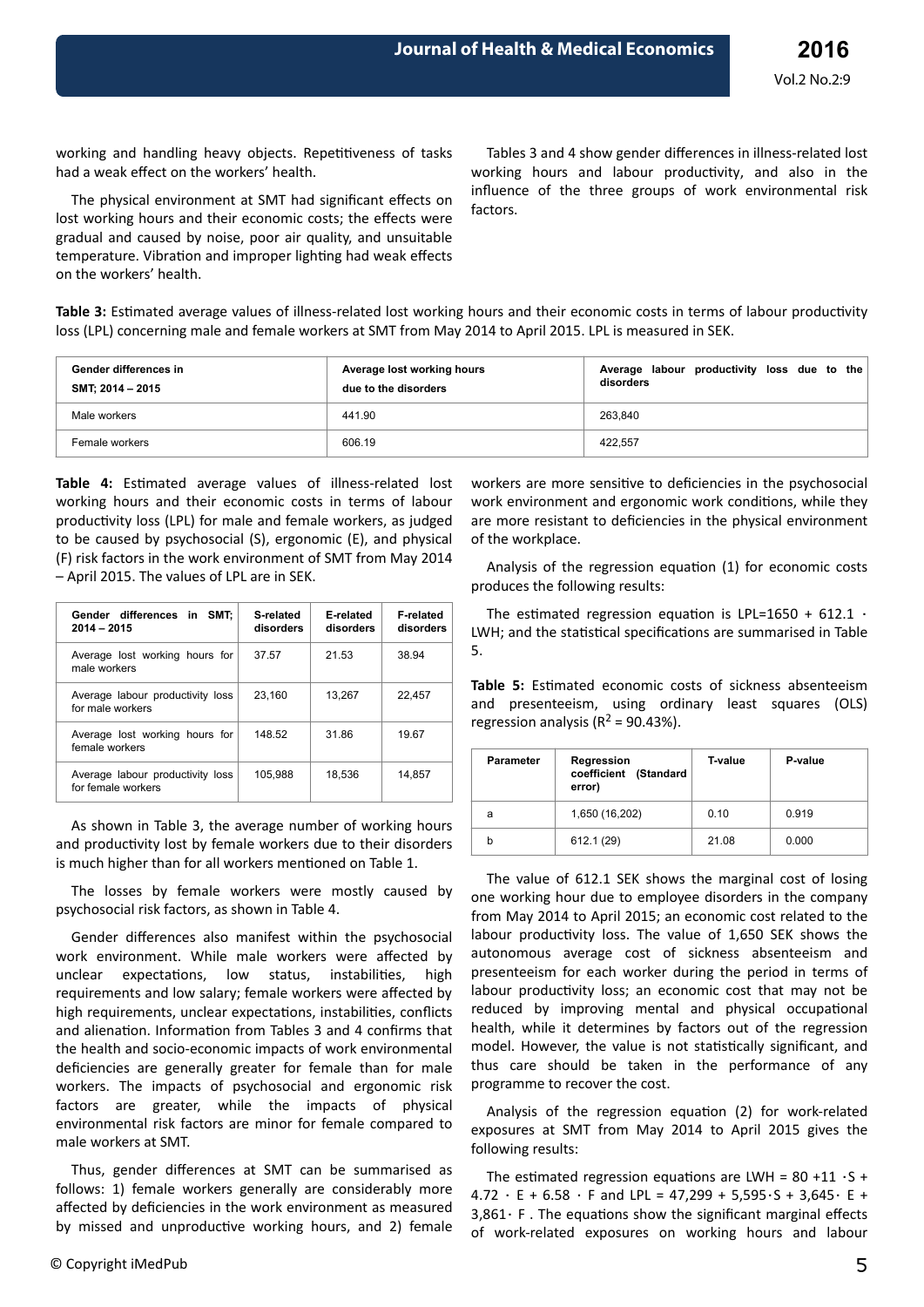productivity lost by workers in the company. The statistical specifications are summarised in Tables 6 and 7.

Table 6: The marginal effects of work-related psychosocial, ergonomic and physical exposures on the company's lost working hours, using OLS regression analysis ( $R^2$  = 77.46).

| <b>Parameter</b> | <b>Regression coefficient</b><br>(Standard error) | T-value | P-value |
|------------------|---------------------------------------------------|---------|---------|
| α                | 80 (45)                                           | 1.78    | 0.083   |
| β <sub>1</sub>   | 11(2.4)                                           | 4.58    | 0.000   |
| $\beta_2$        | 4.72 (2.12)                                       | 2.23    | 0.031   |
| β3               | 6.58(2.5)                                         | 2.63    | 0.012   |

**Table 7:** The marginal economic costs of work-related psychosocial, ergonomic and physical exposures, using OLS regression analysis ( $R^2$  = 71.23).

| Parameter | coefficient<br>Regression<br>(Standard error) | T-value | P-value |
|-----------|-----------------------------------------------|---------|---------|
| μ         | 47,299 (25,758)                               | 1.84    | 0.073   |
| Y1        | 5,595 (1,745)                                 | 3.21    | 0.002   |
| Y2        | 3,645(1,541)                                  | 2.37    | 0.022   |
| Yз        | 3,861 (1,819)                                 | 2.12    | 0.039   |

The statistical outcomes of the regression analyses in Tables 6 and 7 can be economically interpreted as follows:

The value 80 is the number of working hours that each worker at SMT lost on average due to non-work-related factors from May 2014 to April 2015. The effect is statistically significant at a 10% level. The average cost of the non-workrelated risk factors for the company in terms of labour productivity lost by each worker during the period was 47,299 SEK. The cost is also statistically significant at the same level.

The value 11 h is the average number of working hours lost by each worker at SMT from May 2014 to April 2015 due to each additional unit of deficiency in the psychosocial work environment (i.e., each additional point of discontent or perceived exposure to risk in the psychosocial work environment). Its corresponding cost (i.e., the marginal cost of each perceived psychosocial exposure) was 5,595 SEK in terms of labour productivity lost by each worker at SMT during this period.

The value 4.72 is the average number of working hours lost by each worker at SMT from May 2014 to April 2015 due to each additional unit of deficiency in the ergonomic dimension of the work environment. Its corresponding cost (i.e., the marginal cost of each perceived ergonomic exposure) was 3.645 SEK in terms of labour productivity lost by each worker at SMT during this period.

The value 6.58 is the average number of working hours lost by each worker at SMT from May 2014 to April 2015 due to each additional unit of deficiency in the physical environment of the workplace. Its corresponding cost (i.e., the marginal cost of each perceived physical exposure) was 3,861 SEK in terms of labour productivity lost by each worker at SMT during this period.

Hence, the labour productivity losses are economic costs and not accounting costs. The economic costs are the potential incomes giving up by SMT when deficiencies in the work environment caused mental and physical health problems.

## **Discussion**

Compared to the similar economic studies of the work environment [16-20], this study covered more crucial risk factors in the three dimensions of the work environment, and used more developed methodologies and advanced economic theories to assess the economic costs. The results of this study can therefore be used for making efficient economic decisions on investment in the work environment and for providing effective multifactorial health interventions. While the empirical results of this study confirm the findings of the similar studies, they highlight the need of providing extensive work environmental studies with economic perspective. There are some limitations with this study that should be discussed.

#### **Absenteeism versus presenteeism**

As mentioned in the results section, workers with reduced work ability and work interests caused 78% of the total illnessrelated lost working hours at SMT during 12 months between 2014 and 2015. Generally, there are many factors inside and outside of the workplace which determine the rate of substitution between absenteeism and presenteeism on the appearance of a health problem. The rate of the substitution is a result of the individual decisions made by affected workers between the two possible behaviours: enrol as sick and stay home, or be at workplace and work at low capacity. There are various organisational, individual, and societal factors that determine how the decision problem will be resolved. Factors that constrain the opportunity for ill workers to be absent and stay home stimulate them to attend the workplace and work at reduced work capacity. The findings of relevant research clearly show that factors such as low or no sickness benefit (allowance), attendance control, downsizing, short-term contracts, rental employees, ease of replacement, and teamwork stimulate ill workers to attendance in the workplace [29]. Some of these factors were present in the company and in Swedish society from 2014 to 2015; such as the existence of qualifying, which means no allowance for the first sickness day for the worker signed off as sick, ease of replacement (because of high unemployment), attendance control, and teamwork. Thus, although there are difficulties and uncertainties associated with the measurement of sickness presenteeism [2], a larger proportion of the presenteeism would not be unrealistic due to the existence of the factors influenced workers' individual decisions.

The other reason for the large proportion of the sickness presenteeism relates to the higher short-term impacts of work environmental deficiencies on reducing cognitive work ability and work interest. Likewise, deficiencies in the psychosocial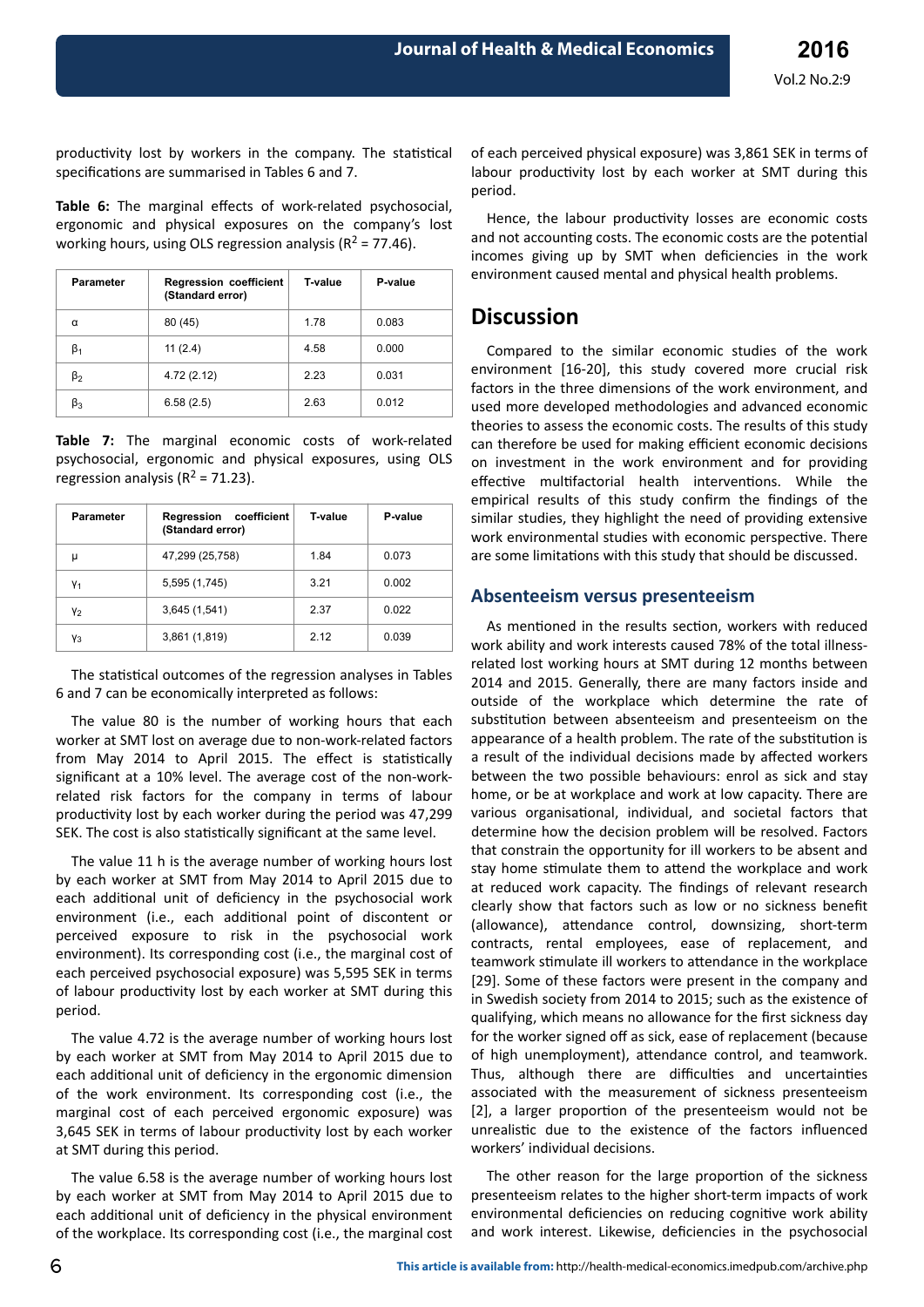work environment have definitely a larger impact. It is indicated that deficiencies in the three dimensions of the work environment had two effects in terms of time: 1) the shortterm effects of the deficiencies manifest in reduced cognitive work ability and work interest; and 2) the medium- and longterm effects of the deficiencies usually translate into increased sickness absences. Policy makers in workplaces should thus take sickness presenteeism very seriously because its enormous economic costs are not limited to present reduced work ability and interest, but can extend to increased sickness absences in the future.

Therefore, as the most of the lost working hours consist of unproductive working hours at the workplace that mostly caused by the psychosocial risk factors, the investments in improving the psychosocial work environment is considered as an effective and profitable economic decision making.

#### **Gender differences**

The results showed that female workers were more sensitive to psychosocial and ergonomic risk factors, while they were more resistant to risk factors in the physical environment such as noise and low air quality (air pollution). The gender difference led, on the whole, to more working hours that were lost by the female workers. However, although the results are broadly consistent with many reports from Scandinavian workplaces and with the findings of similar research [21-23], one should be careful with the generalisation of this result. Relatively few female workers participated in the study compared to male workers (7 against 42), and although the related values are characterised by low standard errors, the low number of female participants can theoretically bring uncertainty. Studies in the company using a larger sample size would be needed to confirm whether the relatively small sample of female workers biased the profile of gender differential effects of the three work environmental dimensions on health and labour productivity.

### **Comitted work-related exposures to risk of disorders**

A total of 22 risk factors were considered in the survey of the work environment at SMT performed during May 2015: 14 psychosocial (stress over high requirements; stress over unclear expectations; conflicts; job insecurity; instability; low control; low salary; low status; discrimination; ingratitude; alienation; harassment; insults; bullying), 3 ergonomic (handling heavy objects; repetitiveness; working body postures), and 5 physical (air pollution; improper temperature; noise; improper lighting; vibration). However, there have been risk factors in the three dimensions of the working environment that were omitted or not exactly covered by the predefined risk factors. The most important of these are allergens and accidents that could have significant socioeconomic consequences in terms of lost working hours and labour productivity. The measure of total work-related disorders was considered in the present study in order to capture the socio-economic impacts of work-related risk

factors that were omitted or not fully covered. The significant difference between the values related to total work-related disorders and the sum of the S-, E-, and F-related disorders could reveal the omitted risk factors in the workplace, and in particular the exposure to allergens associated with various substances and accidents when executing different tasks.

### **Work-related versus non-work-related risk**

The results showed that the socio-economic consequences of non-work-related disorders were much greater than the corresponding consequences of the work-related disorders at SMT. The big differences show that the larger source of critical exposures and risk factors for illness among company workers lies outside of the workplace (Table 2). However, it could be biases and uncertainties associated with the relative assessments of work-related and non-work-related disorders, for two main reasons: 1) it is certain that the workers participating in the study had difficulties in distinguishing and separating all their sickness absences and impairments at work between the work-related and non-work-related categories; and 2) many of the disorders among the company workers can be a result of combined effects of work-related and non-workrelated risk factors, which could make the assessments even more difficult to establish.

## **Conclusions**

Psychosocial work environment, ergonomic work conditions, and physical characteristics of the workplace have different socio-economic impacts in terms of fulfilled scheduled working hours and labour productivity. The assessment of their differential effects in the Swedish company Sandvik Materials Technology (SMT) showed that the psychosocial work environment had the greatest socio-economic impacts, particularly on unproductive working hours due to the reduced work ability and work interest among workers, and also on the work-related disorders among female workers. In addition, the stress-producing factors at the workplace such as unclear expectations, high requirements, instability, and conflicts affected the workers more than other psychosocial risk factors. Moreover, the crucial physical risk factors such as awkward body postures while working, handling heavy objects, noise, poor air quality, and unsuitable temperature caused an even higher risk to illness, and thus greater socio-economic impacts, when they were combined with the psychosocial risk factors.

The efficient economic decisions on the work environment of the company would initially manifest in the prioritization of investment in the psychosocial work environment in order to increase work (cognitive) ability and work interests.

## **Acknowledgements**

The Faculty of Health and Occupational Studies from University of Gavle-Sweden and the Swedish company Sandvik Materials Technology are gratefully acknowledged for their support and cooperation in performing the study.